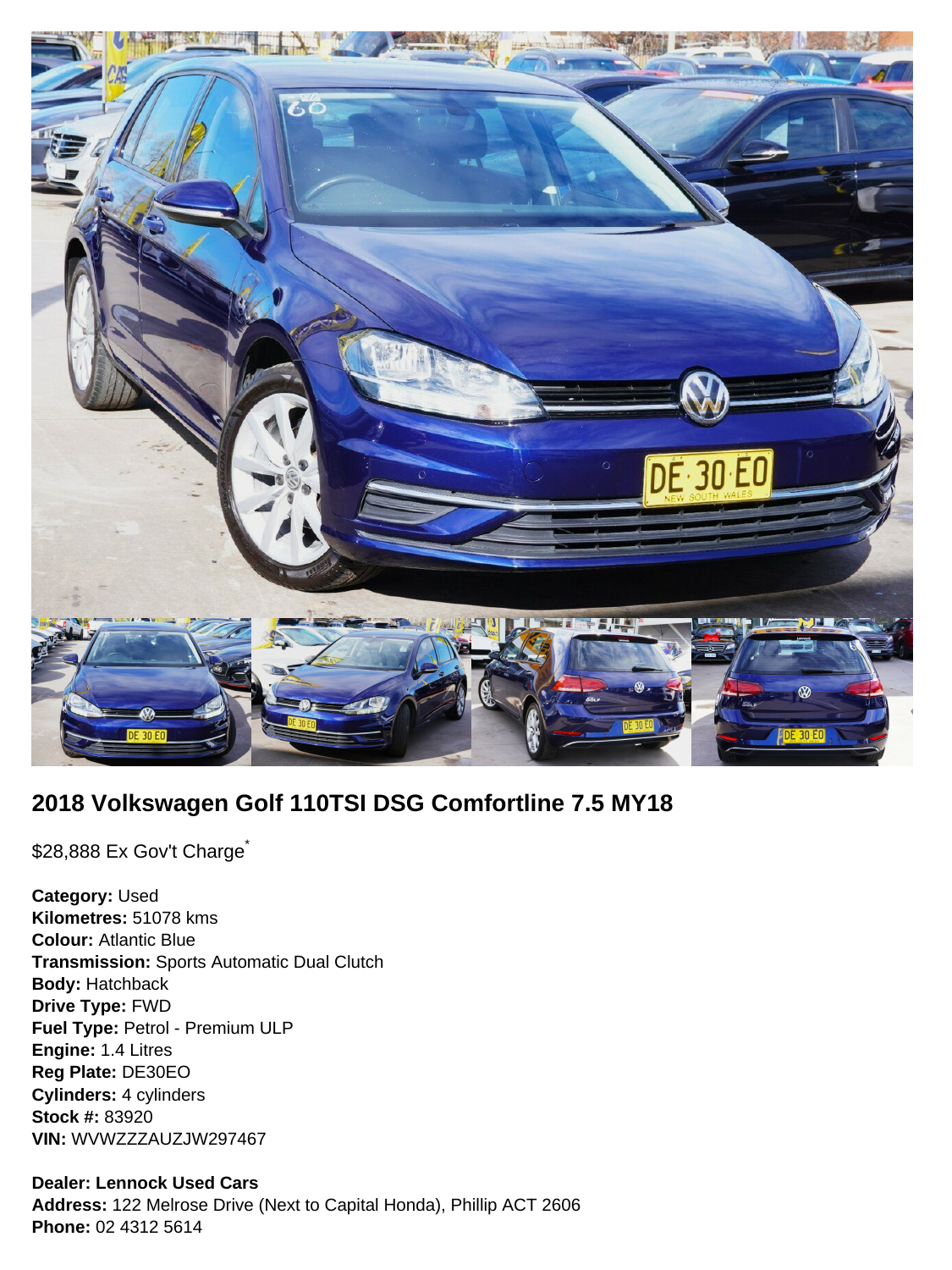## **Dealer Comments**

\*\*\* Just Arrived, Based in ACT, Finance available to approved customers \*\*\* 2018 Volkswagen Golf 7.5 MY18 110TSI Comfortline Hatchback Safety Options Bluetooth Reverse Camera Sat Nav Priced to sell \*\*\* We research our cars on daily bases to provide the most competitive deals for you! \*\*\* \*\*\* COMPETITIVE FINANCE DEALS \*\*\* Why buy from us? We are a major Canberra Dealer for your peace of mind and have been a part of the Canberra Community for over 56 years. We stock over 300 used cars and our new car brands include Volkswagen, Hyundai, Land Rover, Jaguar, Honda, Nissan, Skoda and Ram. All our cars come with an ACT/NSW roadworthy certificate and are workshop tested when required for your peace of mind, We welcome interstate purchases and can arrange delivery Australia wide. Our friendly staff look forward to making your next purchase a great experience! \*PLEASE NOTE: This car is advertised excluding government charges, transfer and registration fees which are payable upon registration in the state of the purchaser. Please check with your sales consultant to confirm build date as often Cars are advertised by Compliant Dates. Vehicle features and Options listed in this advertisement below are automatically supplied by Redbook code for this Make/Model and may not be specific to this vehicle.

\* If the price does not contain the notation that it is "Drive Away No More to Pay", the price may not include additional costs, such as stamp duty and other government charges. Please confirm price and features with the seller of the vehicle.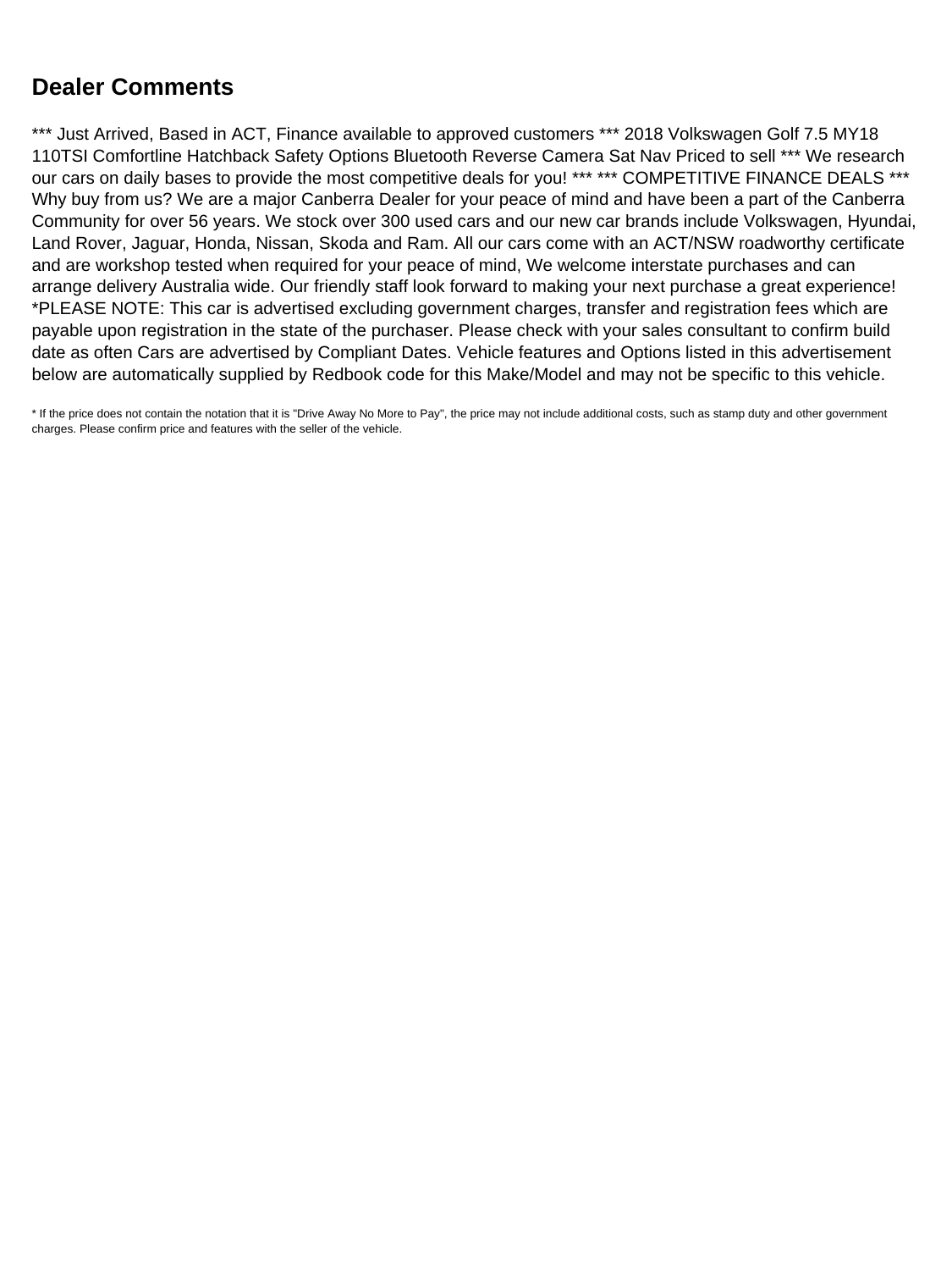## **Features and Specifications**

### **Audio, Visual & Communication**

Smart Device App Display/Control Smart Device Integration - Android Auto Smart Device Integration - Apple CarPlay Manuel Audio - AAC Decoder Audio - Aux Input Socket (MP3/CD/Cassette) Audio - Aux Input USB Socket 8 Speaker Stereo **Audio - MP3 Decoder** Audio - MP3 Decoder Bluetooth System **CD** Player Memory Card Reader Multi-function Control Screen - Colour

#### **Instruments & Controls**

Speed Limiter Tacho and Tacho and Tacho and Tacho and Tacho and Tacho and Tacho and Tacho and Tacho and Tacho Trip Computer Tyre Pressure Sensor GPS (Satellite Navigation)

#### **Interior**

Trim - Cloth Gloss Finish Instruments Surround Leather Gear Knob Leather Steering Wheel Metallic Finish Dash Board Metallic Finish Door Inserts Metallic Finish Instrument Surrounds

## **Lights & Windows**

Speed Dependant Wipers Tail Lamps - LED Tail Lamps - Tinted **Tail Community Community** Capture Running Lamps - LED Fog Lamp/s - Rear Headlamps - Electric Level Adjustment Headlamps - Halogen **Headlamps - See me home** Headlamps - See me home Headlamps Automatic (light sensitive) **Heat Insulated - Side Windows** Heat Insulated - Side Windows **Intermittent Wipers** Power Windows - Front & Rear Power Windows - Remote Control Open/Close **Rain Sensor (Auto wipers)** Rear View Mirror - Electric Anti Glare **Rear Wiper/Washer** Rear Wiper/Washer

## **Safety & Security**

Airbag - Knee Driver Seatbelt - Adjustable Height 1st Row Seatbelt - Load Limiters 1st Row (Front) Seatbelt - Pretensioners 1st Row (Front) Airbag - Passenger Seatbelts - Lap/Sash for 5 seats Airbags - Head for 1st Row Seats (Front) Airbags - Head for 2nd Row Seats Airbags - Side for 1st Row Occupants (Front) Brake Assist Brake Emergency Display - Hazard/Stoplights **ABS** (Antilock Brakes) Camera - Rear Vision Central Locking - Once Mobile Central Locking - Remote/Keyless Collision Mitigation - Forward (Low speed) Collision Warning - Forward Control - Electronic Stability Control - Park Distance Front Control - Park Distance Rear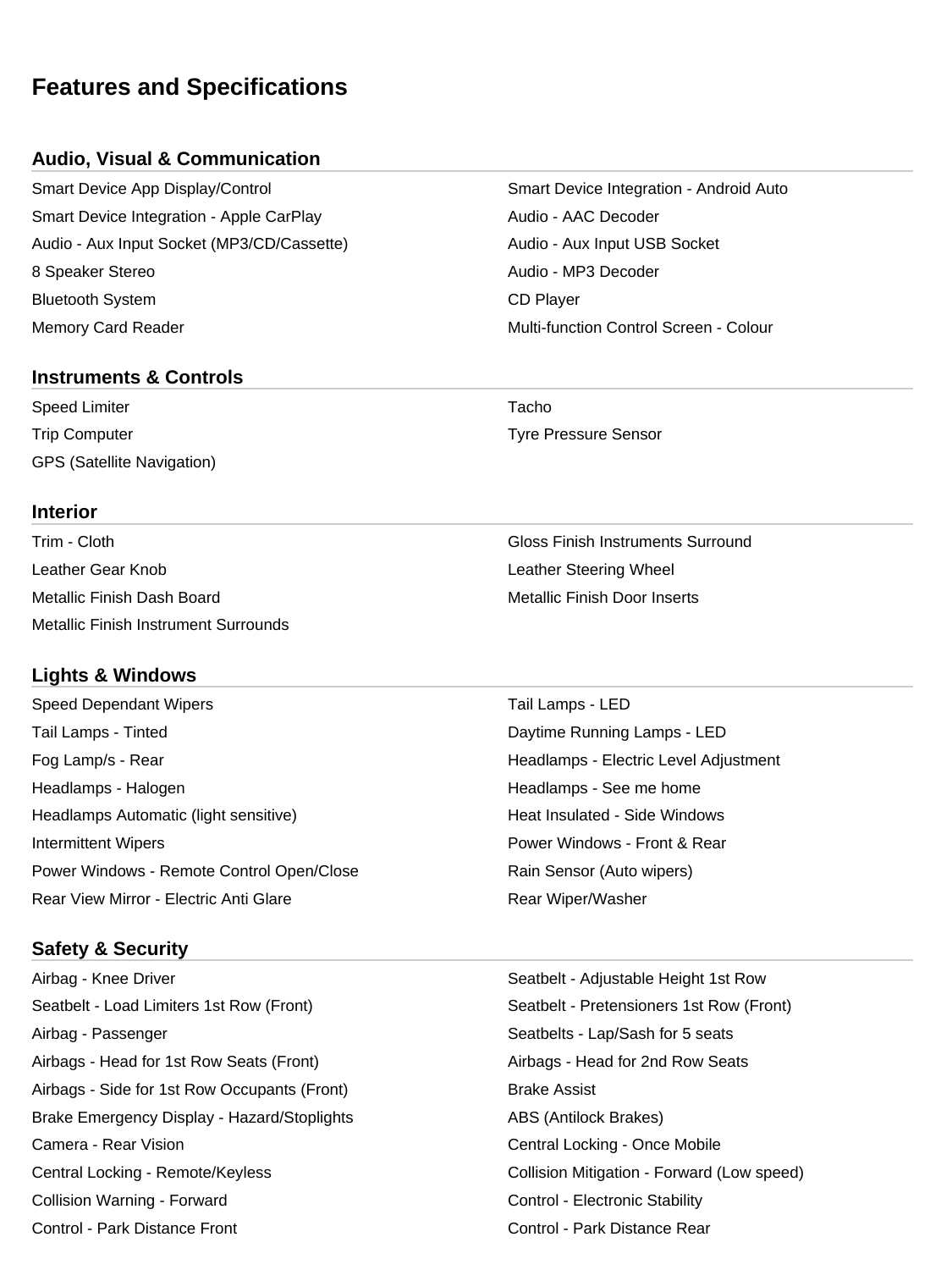Control - Pedestrian Avoidance with Braking Control - Traction Driver Attention Detection EBD (Electronic Brake Force Distribution) Engine Immobiliser North Communication and the Hill Holder Airbag - Driver Parking Assist - Graphical Display

#### **Seating**

Seat - Drivers Lumbar Adjustment Manual Seat - Height Adjustable Driver Seat - Rear Opening for Skis/boot access Seats - 2nd Row Split Fold Headrests - Adjustable 1st Row (Front) The Meadrests - Adjustable 2nd Row x3

#### **Fuel**

Engine - Stop Start System (When at idle)

## **Steering**

Adjustable Steering Col. - Tilt & Reach Multi-function Steering Wheel Power Steering - Electric Assist **Power Steering - Speed Sensitive** Power Steering - Speed Sensitive

## **Suspension**

Independent Front Suspension **Independent Rear Suspension** Independent Rear Suspension

## **Transmission & Drivetrain**

Electronic Differential Lock

## **Wheels & Tyres**

17" Alloy Wheels **Spare Wheel - Space Saver/Temporary** Spare Wheel - Space Saver/Temporary Lock Nuts

#### **Brakes**

Disc Brakes Rear Solid Park Brake - Electric

Seat - Height Adjustable Passenger Seat - Passenger Lumbar Adjustment Manual

Brakes - Regenerative **Disc Brakes Front Ventilated** 

## **Electrical**

12V Socket(s) - Auxiliary

## **Comfort & Convenience**

Remote Fuel Lid Release Seatback Pockets - 1st Row (Front) seats Storage Compartment - Under Passenger Seat Sunvisor - Illuminated Vanity Mirror for Driver Armrest - Front Centre (Shared) **Armrest - Rear Centre (Shared**) Bottle Holders - 1st Row Cargo Cover Cargo Tie Down Hooks/Rings Cargo Cruise Control Cup Holders - 1st Row Cup Holders - 2nd Row Air Cond. - Climate Control 2 Zone **Door Pockets - 1st row (Front)** Door Pockets - 1st row (Front)

Storage Area - Under Dash Storage Compartment - Centre Console 1st Row Storage Compartment - In Cargo Area Storage Compartment - Overhead Console 1st Row